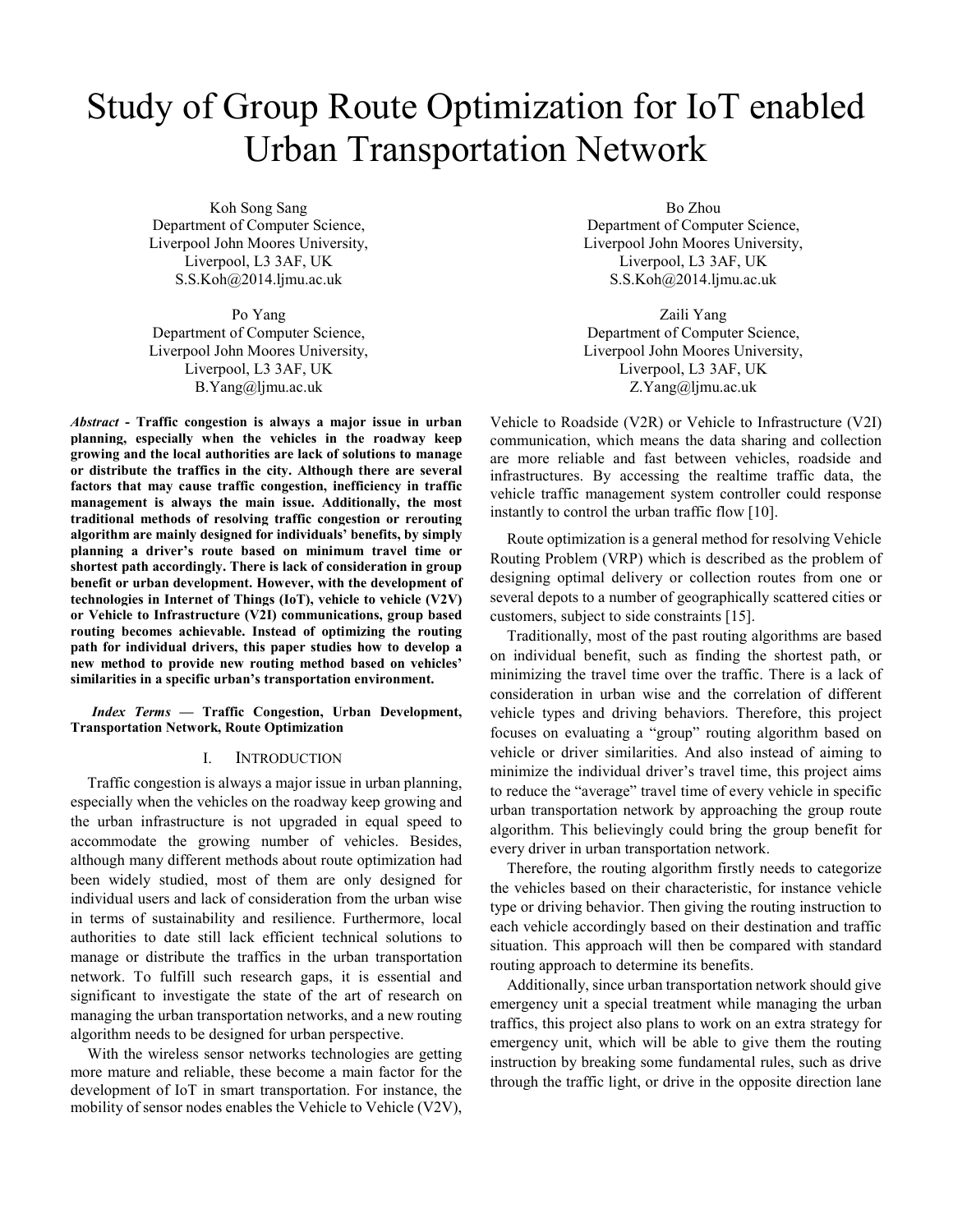to make sure they could arrive their destination as soon as possible.

The remaining of the report is as follows: section 2 provides a systematic review on the existing research on traffic management and routing algorithm. Section 3 shows the general idea of group route optimization. Section 4 discusses the prototype, section 5 describe a simple experiment of group route optimization and lastly section 6 gives the conclusion and future plan of the research.

# II. RELATED WORK

Vehicle routing problem is major challenge in management of transport network. Route optimization is a general method for resolving Vehicle Routing Problem (VRP) which is described as the problem of designing optimal delivery or collection routes from one or several depots to several geographically scattered cities or customers, subject to side constraints [1].

Dijkstra [2] proposed a static algorithm to find the shortest path without considering any external factor such as congestion, accident, or average vehicle speed. However, this method is not practical enough as the traffic of transport network is changing over time and has specific constraints. Therefore, vehicle routing optimization should always optimize the path continuously with the real-time information and adapt to the latest circumstance.

Ant-colony algorithm was first proposed by Dorigo et al. in paper [3] which was inspired by the natural behaviour performed by ants in finding food resources. In this natural phenomenon, ants leave pheromone trails to allow other ants to track the path and eventually find the food resources. Previous experiments have proven that ants can find the shortest route between two individual sections. Therefore, ant-colony algorithm is widely applied to solve vehicle routing problem, although some modifications have been applied depending on different circumstances.

Nahar and Hashim [4] proposed a traffic congestion control method based on different preferences to create an optimal traffic system. Figure 3 shows the method used in determining the optimum path. These preferences allow the algorithm to reduce average travelling time by adjusting the ant colony variables. Their results show that the number of ants is directly correlated with the algorithm performance. Therefore, this method does not perform well when there is only a small number of agents in the network.

Kammoun et al. [5] however proposed an adaptive vehicle guidance system which can search for the best path in a smarter way by using real-time changes in the network. To achieve dynamic traffic control and improve driver's request management, this method used three types of agents, which are:

- Intelligent vehicle-ant agent (IVAA): standing for a vehicle and encapsulates a deliberative module for the selection of the best itinerary alternative.
- Road Supervisor Agent (RSA): Representing a software agent implanted in the server.

• City Agent (CA): Representing a software agent to manage the road network in the city to obtain a better exploitation of the network.

This method is focused on individual drivers and lack of consideration for the bigger picture of urban transportation network. It is difficult to manage a large, massive and complex urban transportation network.

Besides, a multi-agent evacuation model was introduced by Zong et al. [6] to minimise the total evacuation time for vehicles and balance the traffic load. Ants belong to one colony find their routes with the same properties. During the process of searching for routes, the two ant colonies will interact and share information with each other. Experiments have shown that Multi-Ant colony system is more effective than a single agent system.

Cong et al. [7] developed a model to optimise dynamic traffic routing by using a two-steps approach: network pruning and network flow optimisation. In the network-pruning phase, ant pheromone is removed after the best route is found by the agents to increase exploration rate. In the flow optimisation phase, which is based on Ant-Colony Optimization with the stench pheromone and colored pheromone, the agents correspond to the links selected in the network-pruning phase only. Moreover, this two-steps approach effectively reduces the computing burden when addressing complex and dynamic traffic control problems.

Kponyo et al. [8] proposed a distributed intelligent traffic system which uses vehicle average speed as a parameter to determine the traffic condition. This system guides vehicles to paths with low traffic. Therefore, this system selects the best path more efficiently comparing with scenarios where the agents select their path randomly.

For IoT enabled approaches on optimization for urban transportation network, Chao et al. [12] proposed an intelligent traffic management system which focuses on the use of radio frequency identification (RFID) as a form of traffic flow detection. The proposed intelligent traffic light control system (ITLCS) uses an RFID system to detect the number of seconds spent by vehicles on main roads and on side roads passing through detectors during a green light period and then transmits the detected data to the program system on chip (PSoC) microcontroller. They used Zig Bee wireless modules (a wireless network protocol for high-level communication used) to send real time data regarding weather conditions, air quality, and the detected vehicle registration information to the regional control centre. The proposed system performed remote transmission and reduce the risk of accident.

Bruno et al. [13] proposed two algorithms for collecting data which called GREEDY and Probabilistic Data Collection (PDC) for vehicular multimedia sensor networks. The project run the simulation on the proposed algorithm by using a VANETMobiSim and NS-2 simulator which showed GREEDY approach achieve more coverage area with less bandwidth.

Although most of the previous approaches provide certain optimization for urban transportation network, they are only considering individual benefit. For urban's sustainability and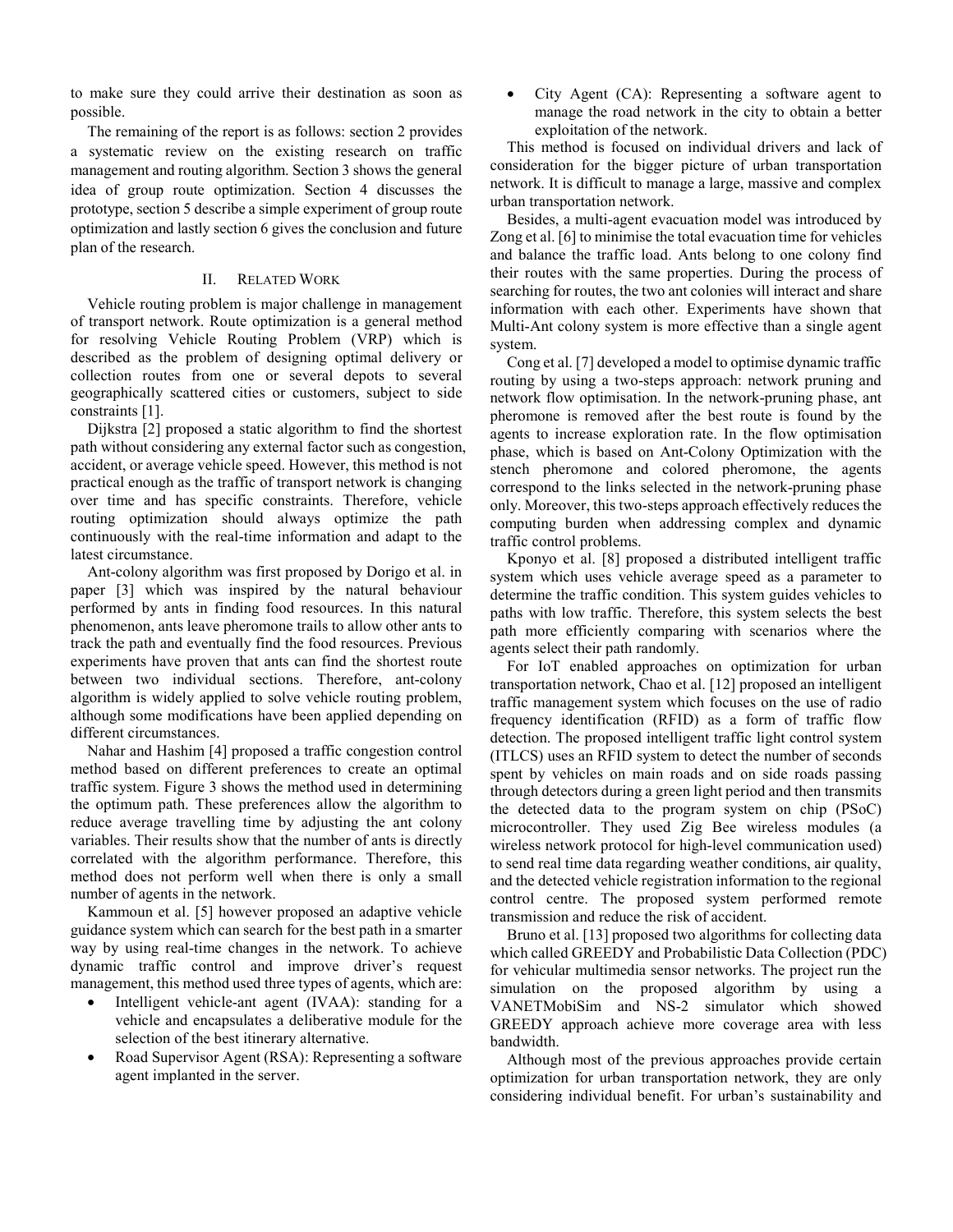resilience wise, a modern traffic management approach need to be based on city perspective.

# III. GROUP ROUTE OPTIMIZATION

The goal of this research is to propose and evaluate a group route algorithm to distribute the urban traffic based on group of vehicles that have similar characteristics. To this end, a general process flow for this approach is designed (Figure 1).

In the beginning, we assume that with the vehicle to vehicle (V2V) or vehicle to infrastructure (V2I) technologies, local authorities are able to collect all the required input to this approach, including traffic data (destination of each vehicle), vehicle type (size, weight, and priority), driving behaviour (aggressive, careful) and roadside condition (Wet level, construction).

With the input data, where urban traffic reaches "dangerous" level, local authorities, i.e. the central management system, could perform grouping approach in order to categorize the vehicles based on their similarities. After that it will execute the decision-making approach to re-route the vehicles to avoid the congestion. Besides, it will also give the top priority routing instruction for emergency units by allowing some exceptions to traffic rules when accident happens. For instance, allow the emergency units to drive through intersections when traffic lights are red, or drive in the opposite lane if necessary.

The local authorities will keep monitoring the urban traffic until the traffic situation back to normal level. If another unexpected event or potential congestion is detected, central management system will then approach the method again.



**Figure 1 Process flow of the group routing approach** 

# IV. REINFORCEMENT LEARNING

Urban traffic distribution is fundamentally a problem of multicriteria decision making. The framework of reinforcement learning, in which an agent learns from model with optimal policy based on its environment, would be a good method to work on. Each action that the agent would take will lead to a reward or punishment with the new observation of the state. Through its learning progress, the agent will learn a distributed

routing policy that could maximize the capacity of urban. This process could be treated as a Markov Decision Process (MDP), which ultimately aim for the best solution by optimizing specific policy step by step.Markov Decision Process contains 5 key elements as shown below [9]:

S: The collection of the states which could reflect the situation with specific properties.

A: A set of actions which could change the status.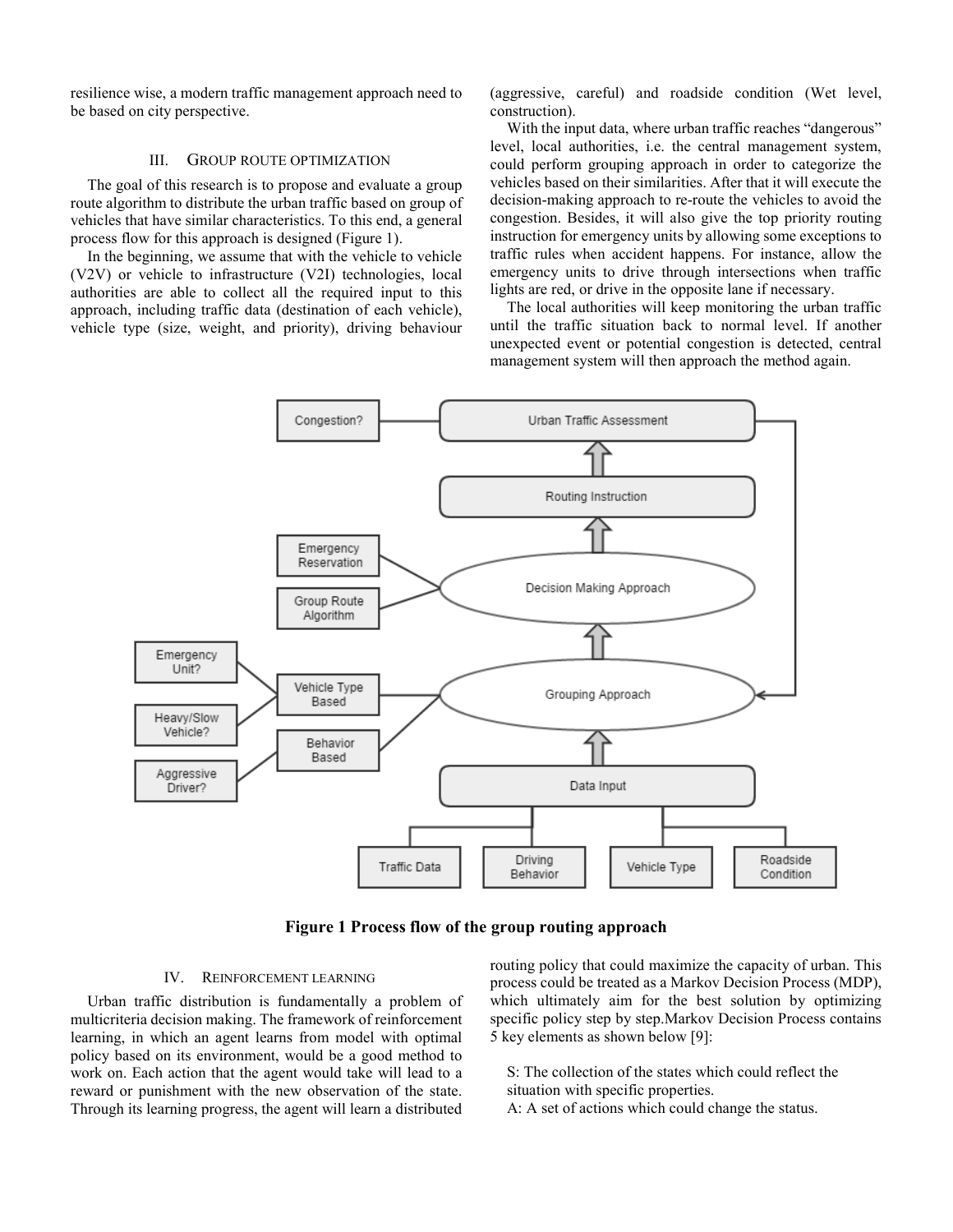P<sub>SA</sub>: The probability of the state S change under action A. γ: The discount factor.

R<sub>SA</sub>: The expect reward that state S change under action A.

decisions need to be made in the same time), Model-free reinforcement learning method would be applied in this research. In this case, we use Q-learning with function approximation to learn the best vehicle distribution method for urban transportation.

Considering urban transport network is rather a rapid and complex system (decision tree is hard to evaluate, and multiple



**Figure 2 Learning Process of Group Route Algorithm** 

 Q-learning algorithm is a model free reinforcement learning solution is able to find an action selection policy for MDP. Below describes how Q-learning algorithm work with general Markov Decision Process (MDP). Under a MDP with fixed transition probabilities and rewards, the Bellman equation (Equation 1) gives the optimal policy,

$$
Q(s, a) = R(s') + \gamma \max Q(s', a') \quad (1)
$$

Where  $Q(s,a)$  is the immediate reward  $R(s')$  for making an action plus best utility Q for the resulting state  $Q(s', a')$ . For each state and action pair  $Q(s, a)$ , initialize its value to zero, then observe the current state s by repeating the following step:

- Pick an action and execute it
- Receive immediate reward R
- Observe new state s'
- Update Q(s, a) with the equation above.
- Set  $s = s'$

Bellman equation plays an important role in reinforcement learning, it is widely applied during policy assessment [11]. If the Q function can be correctly estimated, a better policy will become the optimal policy and lead the actions according to Equation 2.

$$
\pi(s) = \arg \max Q(s, a) \tag{2}
$$

With the Q-learning approach, a few key values can be extracted, including the value for the state features, action, reward and the next state features when it works together with simulator. For the details of the simulator will be discussed in the next session.

The main objective function for group route optimization is to minimize the total travel time every driver of urban transportation network. Therefore, it could lead to reduced carbon dioxide emission, and decreased gas consumption, etc. The reward of this approach is basically inherited from the objective function, which is to minimize the total travel time of the group of vehicles in the urban transportation network. This project specifically chose the travel time as the reward function of this research. Note that the travel time is not based on individual driver but the whole group of drivers on the urban transportation.

The action of this approach is rather simple which only contains path selection. With a certain level of average waiting time, the agent will choose which car to go which path for group route optimization. For example, when a car at an T-Junction, it may choose from the actions "Turn left", "Turn right" and "U-Turn".

The state features are the properties that show the situation of the traffic. In this case this project uses average waiting time of each vehicle in the traffic to determine the busy level of the urban transportation network.

Figure 2 shows the general learning process of group route algorithm. There are three major inputs in the learning process which are Traffic Data, Training Data and Hypothesis Set, and with the learning process, it will generate one output, which is the group route algorithm.

 Traffic data sets reflect the real time traffic situation of the urban transportation network, which contains the total number of vehicles in the urban transport network, their current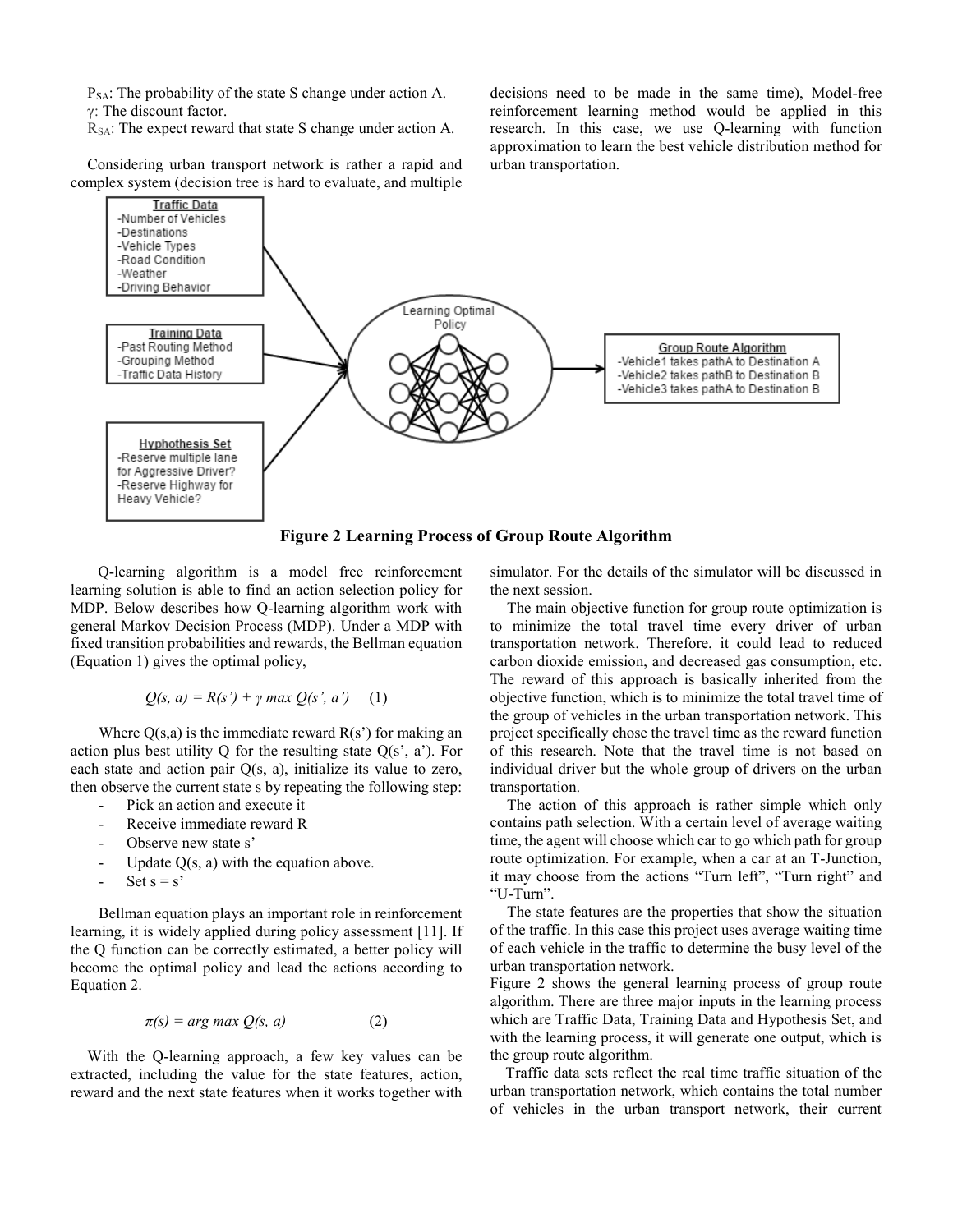location, vehicle types, driving behaviour etc. The training data sets however provide a reference for algorithm to learn. It includes the past routing method, the vehicle grouping and history of past traffic data. Lastly, hypothesis sets give a set of routing theory that defined by human to allow algorithm to determine if it is valid via its learning process.

With these inputs, we can set a learning optimal policy for algorithm with neural network structure. From the learning optimal policy, the algorithm will pick the best method to reroute the traffic based on the input accordingly.

## V. PROTOTYPE

This research used SUMO (Simulation of Urban Mobility) as the tool for simulation. SUMO is an open source, microscopic, multi modal traffic simulator. It allows the user to simulate how a specified traffic demand performs on a given road network [14].

With the map and vehicle files, SUMO is able to perform routing function to generate its route file. The default routing method will be DuaRouter, which performs dynamic user assignment (DUA) based on shortest path computation. This research will purpose another group route algorithm and demo the algorithm by using SUMO simulator, which will be discussed in the next session. DuaRouter will be the baseline of the comparison against the proposed group route algorithm.

The goal of this research is to have the group route algorithm to learn the optimal policy (which path to decide based on vehicle type and driving behavior) based on training model set. To this end, 2 features are highlighted for justifying the traffic situation.

- Average Waiting Time SUMO provides waiting time for each car so it is possible to calculate the average waiting time to determine whether a congestion occurs.
- Road condition SUMO provides details information of occupancy, stored travel time in each lane, which could be used to determine the busy level of a lane.

SUMO also provides details parameters of each vehicles. Therefore, this research could easily calculate the average travel time of every vehicle and uses it to decide if a reward or punishment should be taken while doing reinforcement learning.

SUMO allows user to set the specification of the vehicle features, which are corresponding to different vehicle type and driving behavior.

With the features above, SUMO is an excellent choice for this research with its ability to perform an optimized traffic distribution method based on vehicle type or driver behavior in order to maximize the capacity of the urban transportation, and also update the vehicle's route when congestion or accident occurs. It also supports TraCI, a Python API that allows a user to get information from a traffic simulation and modify the simulation as it runs in response to this information.

#### VI. EXPERIMENTS

We setup a simple experiment to check how much the traffic will be improved by redirecting the vehicles based on their similarities to reduce the dependency. In this experiment, we set a transport network which contains a square roadway as shown in Figure 3.

We defined 3 different vehicle types (fast car, normal car and truck) in SUMO rou.xml file as shown below:

 $\langle \text{vType } accel = "3.0" decel = "6.0" id = "faster" length = "5.0"$ minGap="2.5" maxSpeed="50.0" sigma="0.5" color="red"/>

 $\langle \nabla \rangle$  <vType accel="2.0" decel="5.0" id="normalcar" length="5.0" maxSpeed="40.0" sigma="0.5" color="yellow"/>

 $\langle \nabla \rangle$  accel="1.0" decel="4.0" id="truck" length="8.0" maxSpeed="20.0" sigma="0.5" color="green"/>



#### **Figure 3 Network for experience**

From Figure 4 we could see in experiment A, we first put total 120 normal cars, 60 fast cars and 20 trucks in our simulation network, with the trips from top left point to bottom right point. Those vehicles were equally assigned to 2 different routes (one route contain 60 normal cars, 30 fast cars and 10 trucks), route A is from top left point to bottom left point then to bottom right point, and route B is from top left point to top right point then to bottom right point and run the simulation

After that in experiment B we assigned the route of vehicles based on the vehicles types. We put 60 fast cars and 50 normal cars in route A, 70 normal cars and 20 trucks in route B then run the simulation again.

From 2 simulations, experiment 2 that route with similar group have much lesser simulation time than experiment 1. It is because the vehicles could travel to their destination with less dependency.

This experiments shows that by managing the traffic based on the similarities of the vehicles could potentially reduce the total travel time of the urban transportation network.

| Route | Route 2 | Simulation |
|-------|---------|------------|
|       |         | ime        |